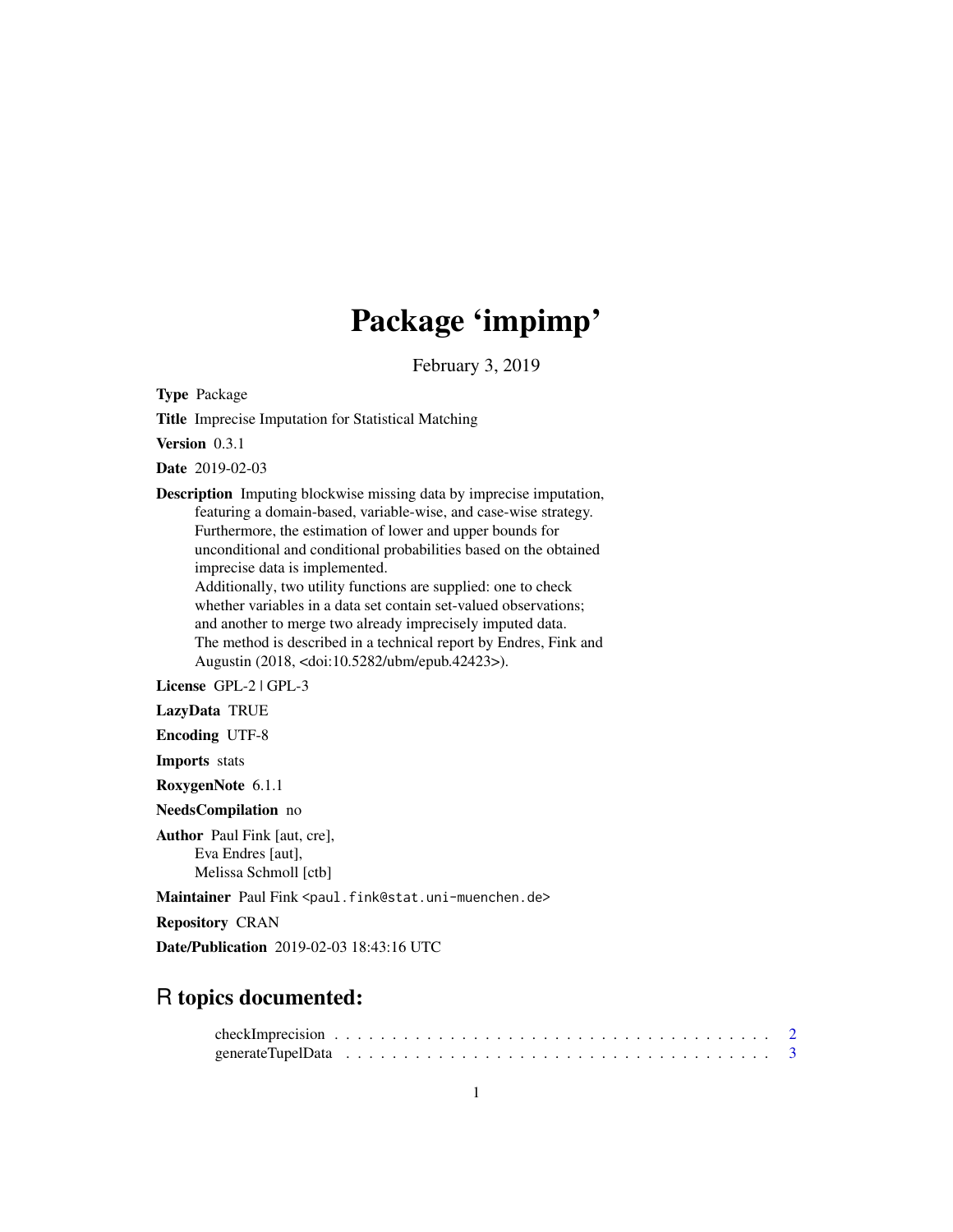<span id="page-1-0"></span>

| Index |  |  |  |  |  |  |  |  |  |  |  |  |  |  |  |  |  |  |  |  |  |
|-------|--|--|--|--|--|--|--|--|--|--|--|--|--|--|--|--|--|--|--|--|--|
|       |  |  |  |  |  |  |  |  |  |  |  |  |  |  |  |  |  |  |  |  |  |
|       |  |  |  |  |  |  |  |  |  |  |  |  |  |  |  |  |  |  |  |  |  |
|       |  |  |  |  |  |  |  |  |  |  |  |  |  |  |  |  |  |  |  |  |  |
|       |  |  |  |  |  |  |  |  |  |  |  |  |  |  |  |  |  |  |  |  |  |
|       |  |  |  |  |  |  |  |  |  |  |  |  |  |  |  |  |  |  |  |  |  |

checkImprecision *Imprecise Imputation*

### Description

Check whether the variables of a data frame contain imprecise observations

#### Usage

checkImprecision(data)

#### Arguments

data data.frame to test to apply the check onto.

#### Value

A named logical vector of length ncol(data), where TRUE indicates that "|" is present in the values, which is used to indicate an imprecise observations.

#### Note

This check is only reliabe for data, inheriting class "impimp". If data does not inherit class "impimp", the check is tried, but additionaly the user is notified with a warning.

#### See Also

[impimp](#page-6-1)

# Examples

```
A <- data.frame(x1 = c(1,0), x2 = c(0,0),
               y1 = c(1,0), y2 = c(2,2)B <- data.frame(x1 = c(1,1,0), x2 = c(0,0,0),
               z1 = c(0,1,1), z2 = c(0,1,2)AimpB <- impimp(A, B, method = "variable_wise")
BimpA <- impimp(B, A, method = "variable_wise")
AB <- rbindimpimp(AimpB, BimpA)
checkImprecision(AB)
```
data(iris)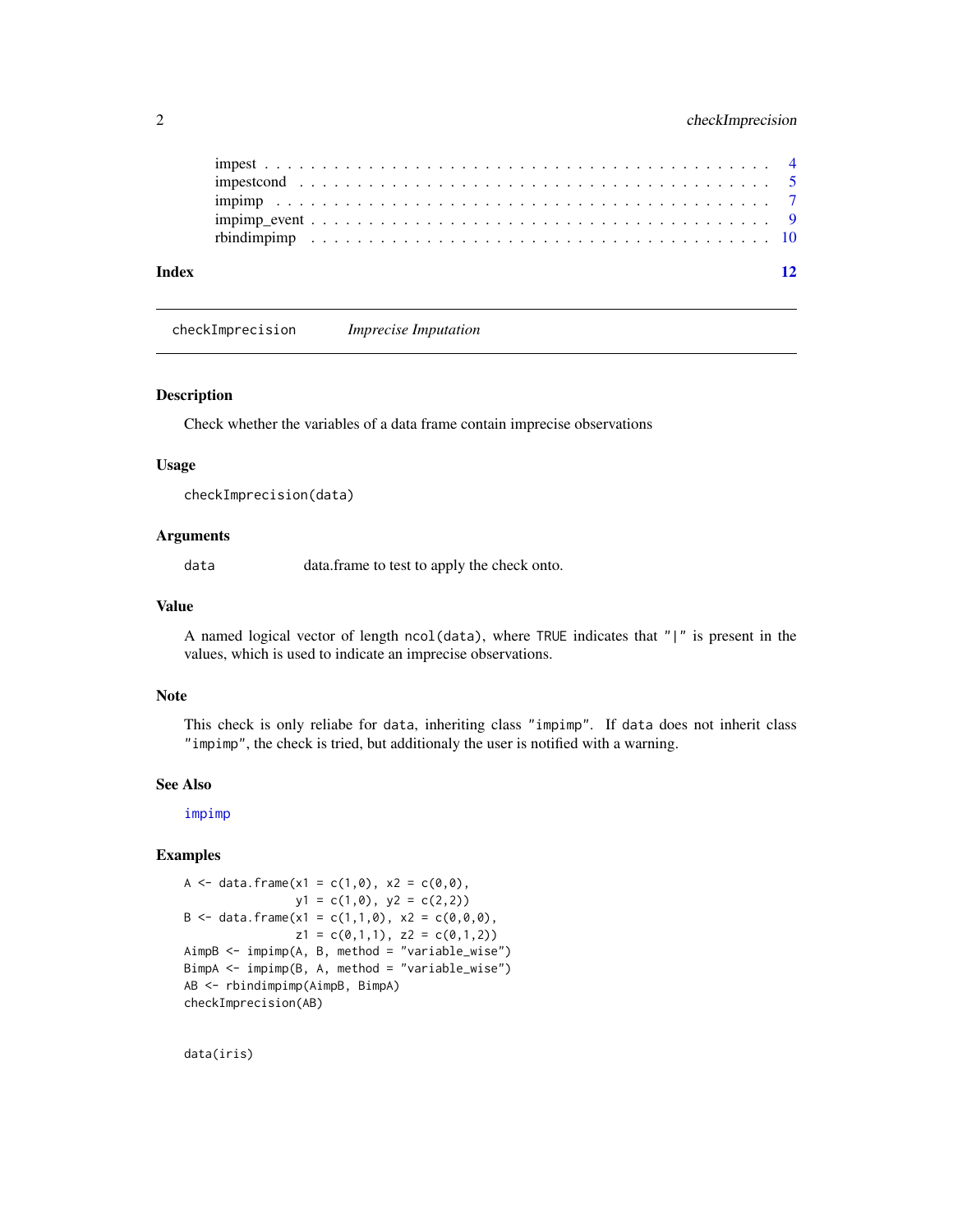```
checkImprecision(iris) # emits a warning
```
generateTupelData *Tuple representation*

#### Description

Generating a tuple representation of a data.frame with imprecise observations

#### Usage

```
generateTupelData(data, constraints = NULL)
```
#### Arguments

| data        | a data frame object, with potentially imprecise entries; see 'Note'.            |
|-------------|---------------------------------------------------------------------------------|
| constraints | a list of so-called logical constraints or fixed zeros. Each element must be an |
|             | object of class "impimp_event". See 'Details'.                                  |

#### Details

By specifying constraints one can exlude combinations of imputed values which are deemed impossible, so called 'logical constraints' or 'fixed zeros'.

# Value

A list of length NROW(data) of data.frames for the observation within the original data.frame.

Each such data.frame contains the precise observations which are compatible with its imprecise representation.

### Note

No sanity check is performed on whether data actually contains imprecise observations or is in the form for denoting imprecision throughoutly used in the impimp-package. A warning is triggered if it is not of class "impimp".

# See Also

[impimp](#page-6-1), [impimp\\_event](#page-8-1) for sepcifying the constraints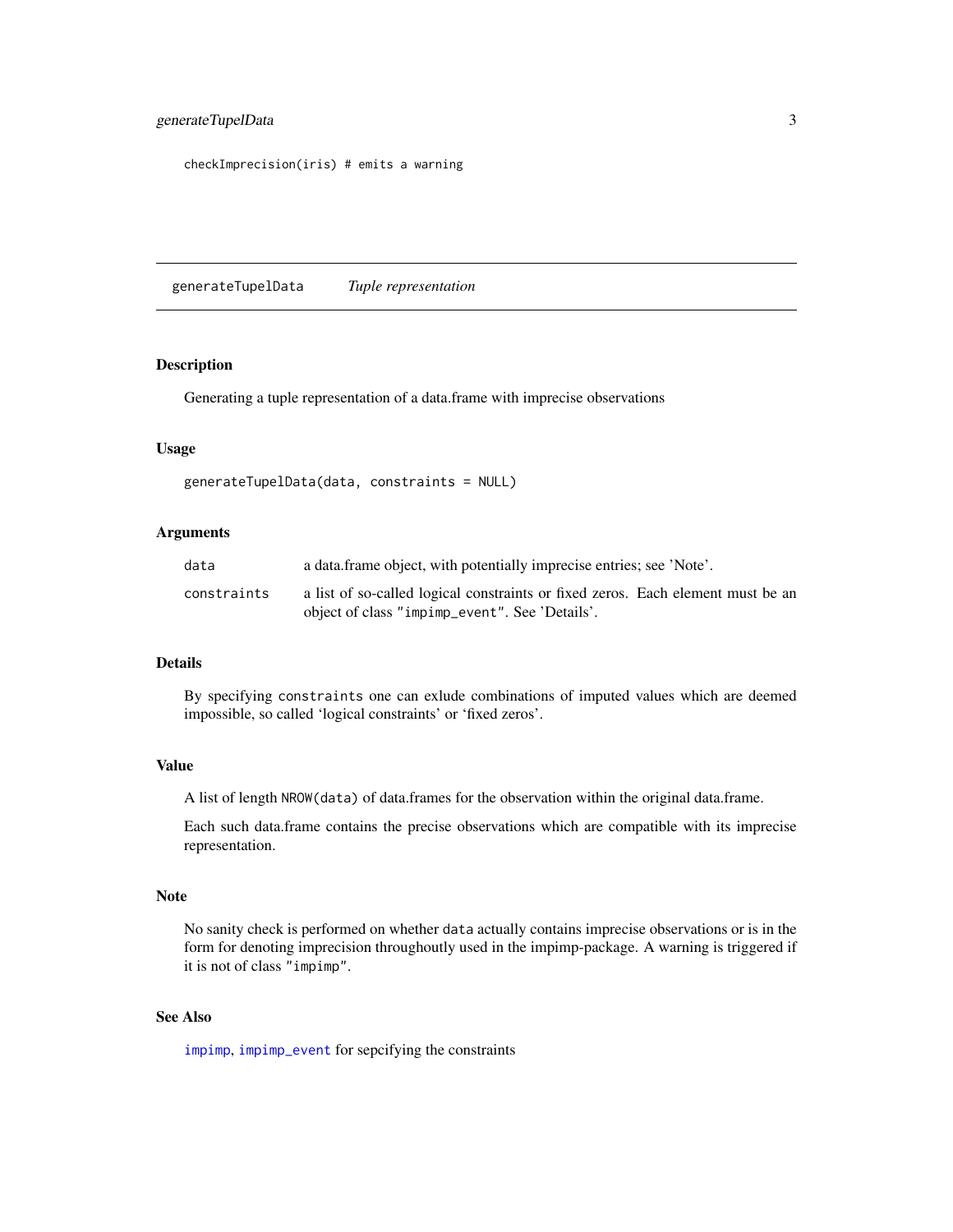#### Examples

```
A <- data.frame(x1 = c(1,0), x2 = c(0,0),
               y1 = c(1, 0), y2 = c(2, 2)B <- data.frame(x1 = c(1,1,0), x2 = c(0,0,0),
               z1 = c(0,1,1), z2 = c(0,1,2)AimpB \leq -impimp(A, B, method = "domain")## no constraints
generateTupelData(AimpB)
## (y1, z1) = (0, 0) as constraint
generateTupelData(AimpB, list(impimp_event(y1 = 0, z1 = 0)))
data(iris)
generateTupelData(iris) # emits a warning
```
<span id="page-3-1"></span>impest *Imprecise Estimation*

#### Description

Estimate the probability of some events based on data obtained by imprecise imputation

#### Usage

```
impest(data, event, constraints = NULL)
```
#### Arguments

| data        | a data frame obtained as result from an imprecise imputation e.g. by a call to<br>impimp.                                         |
|-------------|-----------------------------------------------------------------------------------------------------------------------------------|
| event       | a list of objects of class "impimp_event", specifiying the event of interest. See<br>'Details'.                                   |
| constraints | a list of so-called logical constraints or fixed zeros. Each element must be an<br>object of class "impimp_event". See 'Details'. |

#### Details

event should be a list of objects of class "impmp\_event", where the set union of impimp\_events is the actual event of interest.

By specifying constraints one can exlude combinations of imputed values which are deemed impossible, so called 'logical constraints' or 'fixed zeros'. constraints should be a list of objects of class "impimp\_event".

An object of class "impimp\_event" is obtained as a result of a call to [impimp\\_event](#page-8-1).

For both event and constraints holds that overlapping in the resulting events generated by the individual impimp\_events does not have any side effects, besides a potential decrease in performance.

<span id="page-3-0"></span>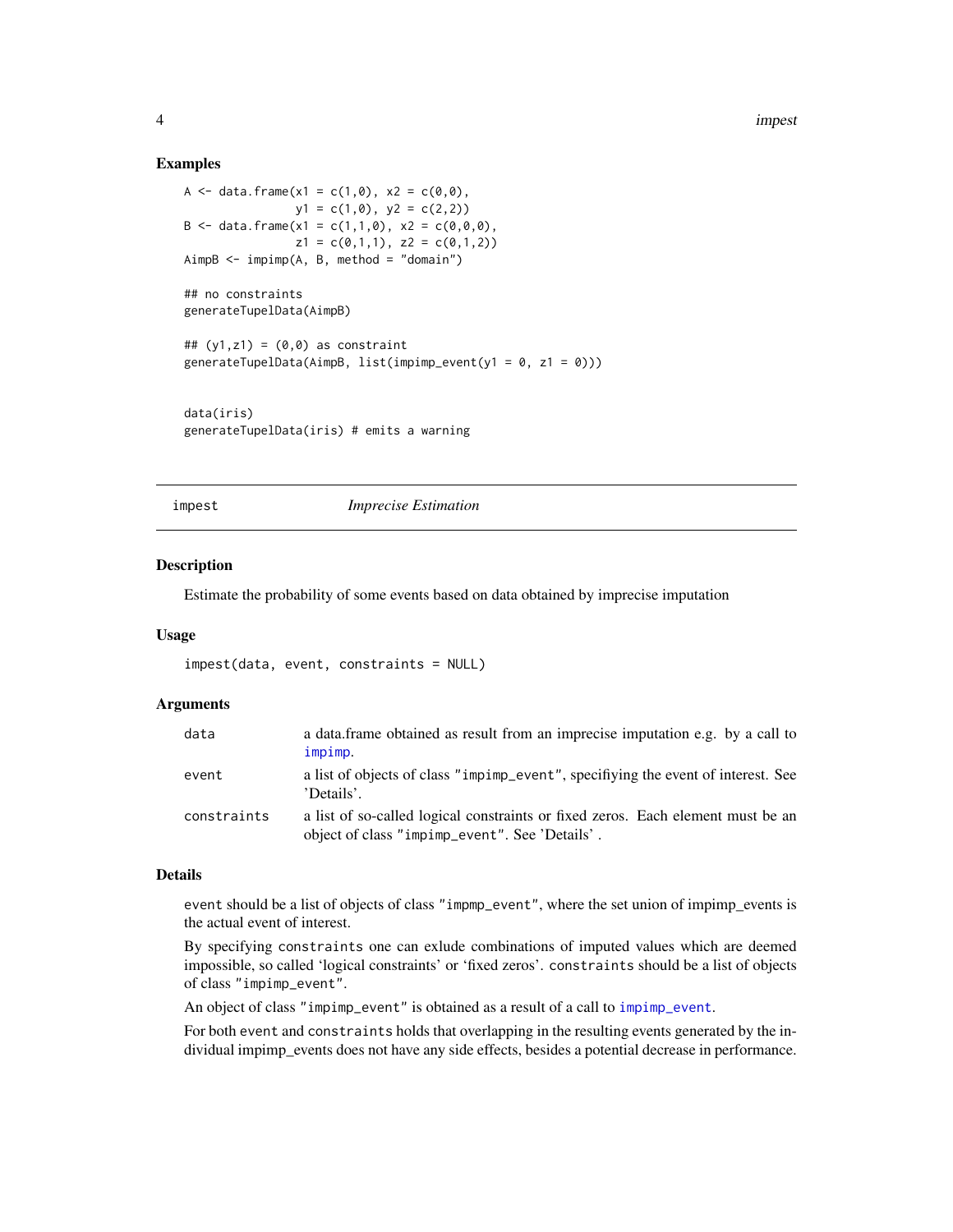# <span id="page-4-0"></span>impestcond 5

# Value

A numeric vector of length 2, where the first component contains the lower and the second component the upper probability of the event of interest.

#### References

Endres, E., Fink, P. and Augustin, T. (2018), Imprecise Imputation: A Nonparametric Micro Approach Reflecting the Natural Uncertainty of Statistical Matching with Categorical Data, *Department of Statistics (LMU Munich): Technical Reports*, No. 214

# See Also

[impimp](#page-6-1), [impimp\\_event](#page-8-1) for sepcifying constraints and events; [impestcond](#page-4-1) for the estimation of conditional probabilities

#### Examples

```
A <- data.frame(x1 = c(1,0), x2 = c(0,0),
               y1 = c(1, 0), y2 = c(2, 2)B <- data.frame(x1 = c(1,1,0), x2 = c(0,0,0),
               z1 = c(0,1,1), z2 = c(0,1,2)AimpB <- impimp(A, B, method = "variable_wise")
BimpA <- impimp(B, A, method = "variable_wise")
AB <- rbindimpimp(AimpB, BimpA)
## P(Z1=1, Z2=0)
myevent1 <- list(impimp_event(z1 = 1, z2 = 0))
impest(AB, event = myevent1)
## P[(Z1,Z2) in {(1,0),(0,1),(1,1)}]
myevent2 <- list(impimp_event(z1 = 1, z2 = 0),
                 impimp_events(z1 = c(0,1), z2 = 1))impest(AB, event = myevent2)
```
<span id="page-4-1"></span>impestcond *Conditional Imprecise Estimation*

# Description

Estimate conditional probability of some events based on data obtained by imprecise imputation

#### Usage

```
impestcond(data, event, condition, constraints = NULL)
```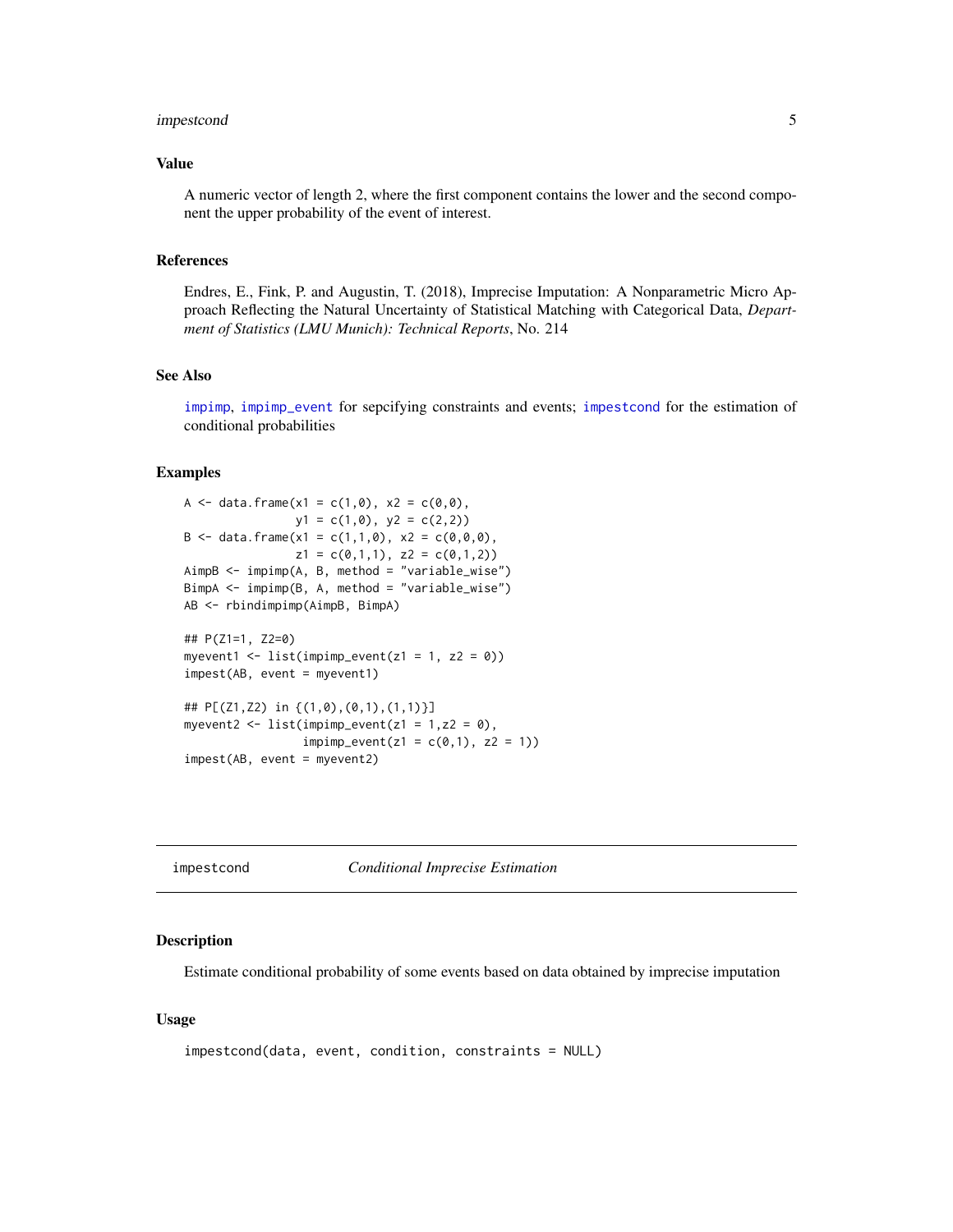#### <span id="page-5-0"></span>**Arguments**

| data        | a data frame obtained as result from an imprecise imputation e.g. by a call to<br>impimp.                                         |
|-------------|-----------------------------------------------------------------------------------------------------------------------------------|
| event       | a list of objects of class "impimp_event", specifiying the event of interest. See<br>'Details'.                                   |
| condition   | a list of objects of class "impimp_event", specifiying the event to condition on.<br>See 'Details'.                               |
| constraints | a list of so-called logical constraints or fixed zeros. Each element must be an<br>object of class "impimp_event". See 'Details'. |

# **Details**

event and condition should each be a list of objects of class "impmp\_event", where within each list the set union of impimp\_events is the actual event of interest or conditioning event, respectively.

By specifying constraints one can exlude combinations of imputed values which are deemed impossible, so called 'logical constraints' or 'fixed zeros'. constraints should be a list of objects of class "impimp\_event".

An object of class "impimp\_event" is obtained as a result of a call to [impimp\\_event](#page-8-1).

For event, condition and constraints holds that overlapping in the resulting events generated by the individual impimp\_events does not have any side effects, besides a potential decrease in performance.

# Value

A numeric vector of length 2, where the first component contains the lower and the second component the upper conditional probability of the event of interest.

# References

Dubois, D. and Prade, H. (1992), Evidence, knowledge, and belief functions, *International Journal of Approximate Reasoning* 6(3), 295–319.

#### See Also

[impimp](#page-6-1), [impimp\\_event](#page-8-1) for sepcifying constraints and events; [impest](#page-3-1) for the estimation of unconditional probabilities

#### Examples

```
A <- data.frame(x1 = c(1,0), x2 = c(0,0),
               y1 = c(1, 0), y2 = c(2, 2)B \le - data.frame(x1 = c(1,1,0), x2 = c(0,0,0),
                z1 = c(0,1,1), z2 = c(0,1,2)AimpB \leq -impimp(A, B, method = "domain")BimpA \leq impimp(B, A, method = "domain")
AB <- rbindimpimp(AimpB, BimpA)
myevent \leq list(impimp_event(z1 = 1,z2 = 0),
```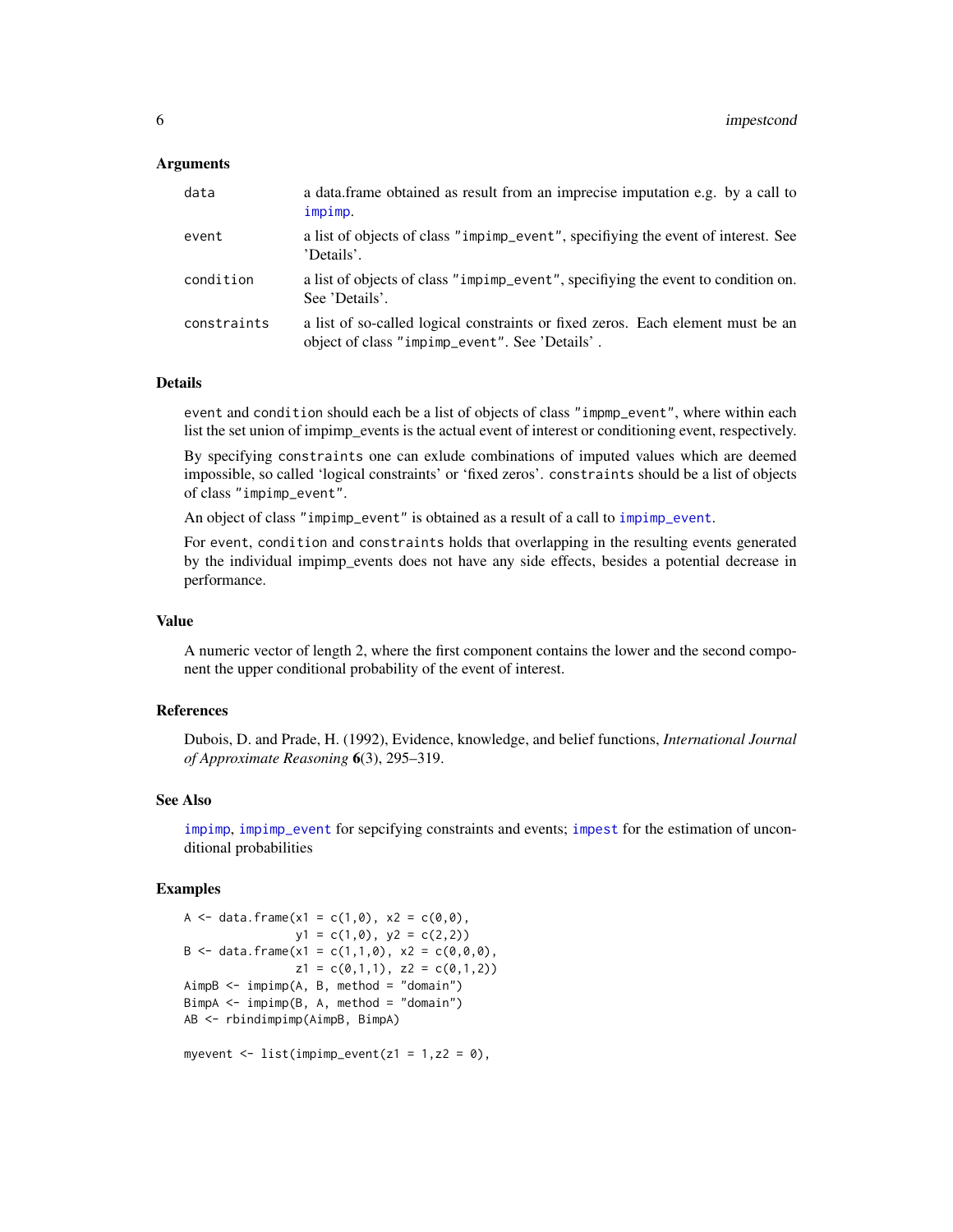#### <span id="page-6-0"></span>impimp 7

```
imp_evert(z1 = c(0,1), z2 = 1))cond \le list(impimp_event(x1 = 1))
impestcond(AB, event = myevent, condition = cond)constr \le list(impimp_event(y1 = 0, z1 = 0))
impestcond(AB, event = myevent, condition = cond,
          constraints = constr)
```
<span id="page-6-1"></span>impimp *Imprecise Imputation for Statistical Matching*

# Description

Impute a data frame imprecisely

# Usage

```
impimp(recipient, donor, method = c("variable_wise", "case_wise",
  "domain"), matchvars = NULL, vardomains = NULL)
## S3 method for class 'impimp'
print(x, \ldots)
```
is.impimp(z)

# Arguments

| recipient  | a data frame acting as recipient; see details.                                                                                                                                                                                                      |
|------------|-----------------------------------------------------------------------------------------------------------------------------------------------------------------------------------------------------------------------------------------------------|
| donor      | a data. frame acting as donor; see details.                                                                                                                                                                                                         |
| method     | 1-character string of the desired imputation method. The following values are<br>possible, see details for an explanantion: "variable_wise" (default), "case_wise"<br>and "domain".                                                                 |
| matchvars  | a character vector containing the variable names to be used as matching vari-<br>ables. If NULL (default) all variables, present in both donor and recipient are<br>used as matching variables.                                                     |
| vardomains | a named list containing the possible values of all variable in donor that are not<br>present in recipient.<br>If set to NULL (default) the list is generated by first coercing all those variables<br>to type factor and then storing their levels. |
| X          | object of class 'impimp'                                                                                                                                                                                                                            |
| $\cdots$   | further arguments passed down to print.data.frame                                                                                                                                                                                                   |
| z          | object to test for class "impimp"                                                                                                                                                                                                                   |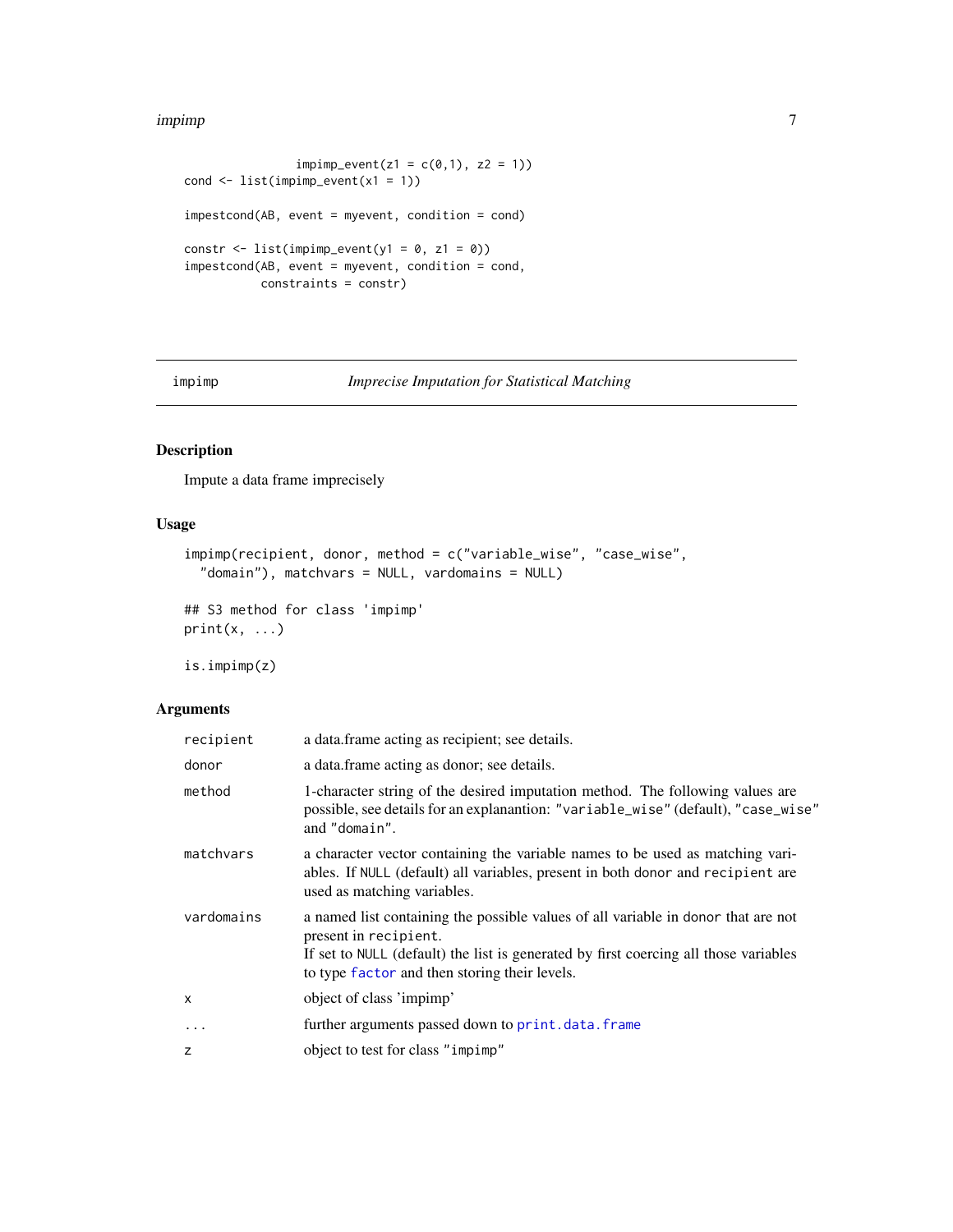#### <span id="page-7-0"></span>Details

As in the context of statistical matching the data.frames recipient and donor are assumed to contain an overlapping set of variables.

The missing values in recipient are subsituted with observed values in donor for approaches based on donation classes and otherwise with the set of all possible values for the variable in question.

For method = "domain" a missing value of a variable in recipient is imputed by the set of all possible values of that variable.

The other methods are based on donation classes which are formed based on the matching variables whose names are provided by matchvars. They need to be present in both recipient and donor: For method = "variable\_wise" a missing value of a variable in recipient is imputed by the set of all observed values of that variable in donor. For method = "case\_wise" the variables only present in donor are represented as tuples. A missing tuple in recipient is then imputed by the set of all observed tuples in donor.

#### Value

The data.frame resulting in an imprecise imputation of donor into recipient. It is also of class "impimp" and stores the imputation method in its attribute "impmethod", the names of the variables of the resulting object containing imputed values in the attribute "imputedvarnames", as well as the list of (guessed) levels of each underlying variable in "varlevels".

#### Reserved characters

The variable names and observations in recipient and donor must not contain characters that are reserved for internal purpose. The actual characters that are internally used are stored in the options options("impimp.obssep") and options("impimp.varssep"). The former is used to separate the values of a set-valued observation, while the other is used for a concise tupel representation.

#### Note

This method does not require that all variables in recipient and donor are [factor](#page-0-0) variables, however, the imputation methods apply coercion to factor, so purely numerical variables will be treated as factors eventually. It does assume (and test for it) that there are no missing values present in the matching variables.

# References

Endres, E., Fink, P. and Augustin, T. (2018), Imprecise Imputation: A Nonparametric Micro Approach Reflecting the Natural Uncertainty of Statistical Matching with Categorical Data, *Department of Statistics (LMU Munich): Technical Reports*, No. 214. URL [https://epub.ub.uni-muenc](https://epub.ub.uni-muenchen.de/42423/)hen. [de/42423/](https://epub.ub.uni-muenchen.de/42423/).

#### See Also

for the estimation of probabilities [impest](#page-3-1) and [impestcond](#page-4-1); [rbindimpimp](#page-9-1) for joining two impimp objects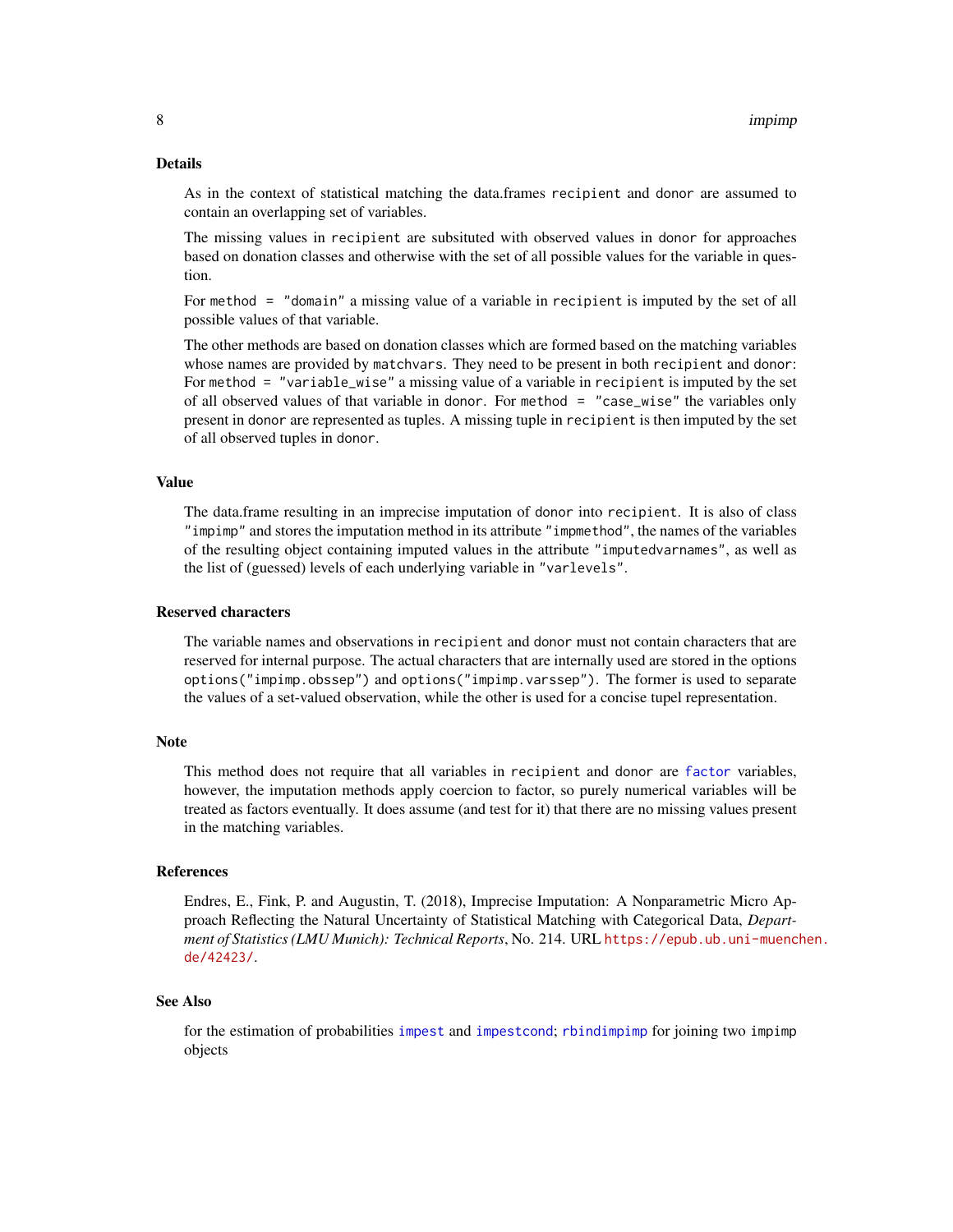# <span id="page-8-0"></span>impimp\_event 9

# Examples

```
A <- data.frame(x1 = c(1,0), x2 = c(0,0),
                y1 = c(1, 0), y2 = c(2, 2)B <- data.frame(x1 = c(1,1,0), x2 = c(0,0,0),
                z1 = c(0,1,1), z2 = c(0,1,2))impimp(A, B, method = "variable_wise")
## Specifically setting the possible levels of 'z1'
imp(<math>A</math>, <math>B</math>, method = "domain", vardomains = list(z1 = c(0:5)))
```
<span id="page-8-1"></span>impimp\_event *Imprecise Events*

### Description

Helper function to allow the generation of a set of events as cartesian product.

# Usage

```
impimp_event(..., isEventList = FALSE)
```

```
is.impimp_event(x)
```
### Arguments

| $\cdots$    | these arguments are of the form varname = value. For each component the<br>variance should be a variable name from the underlying data. frame and value a<br>vector of possible outcomes; may also be of length one. |
|-------------|----------------------------------------------------------------------------------------------------------------------------------------------------------------------------------------------------------------------|
| isEventList | logical; if TRUE and  contains only a list object, this list is treated as if it<br>was an event specification, see  Since this argument follows  its name<br>cannot be abbreviated.                                 |
| x           | object to test for class "impimp_event"                                                                                                                                                                              |

#### Value

A object of class "impimp\_event" as a list of lists, where each sublist contains one point in the cartesian product, spanned by the input values and variables.

# Note

There is no plausibility check on whether the supplied varnames are actually contained in the data.frame for which the resulting impimp\_event object is later used for.

#### See Also

[impest](#page-3-1), [impestcond](#page-4-1)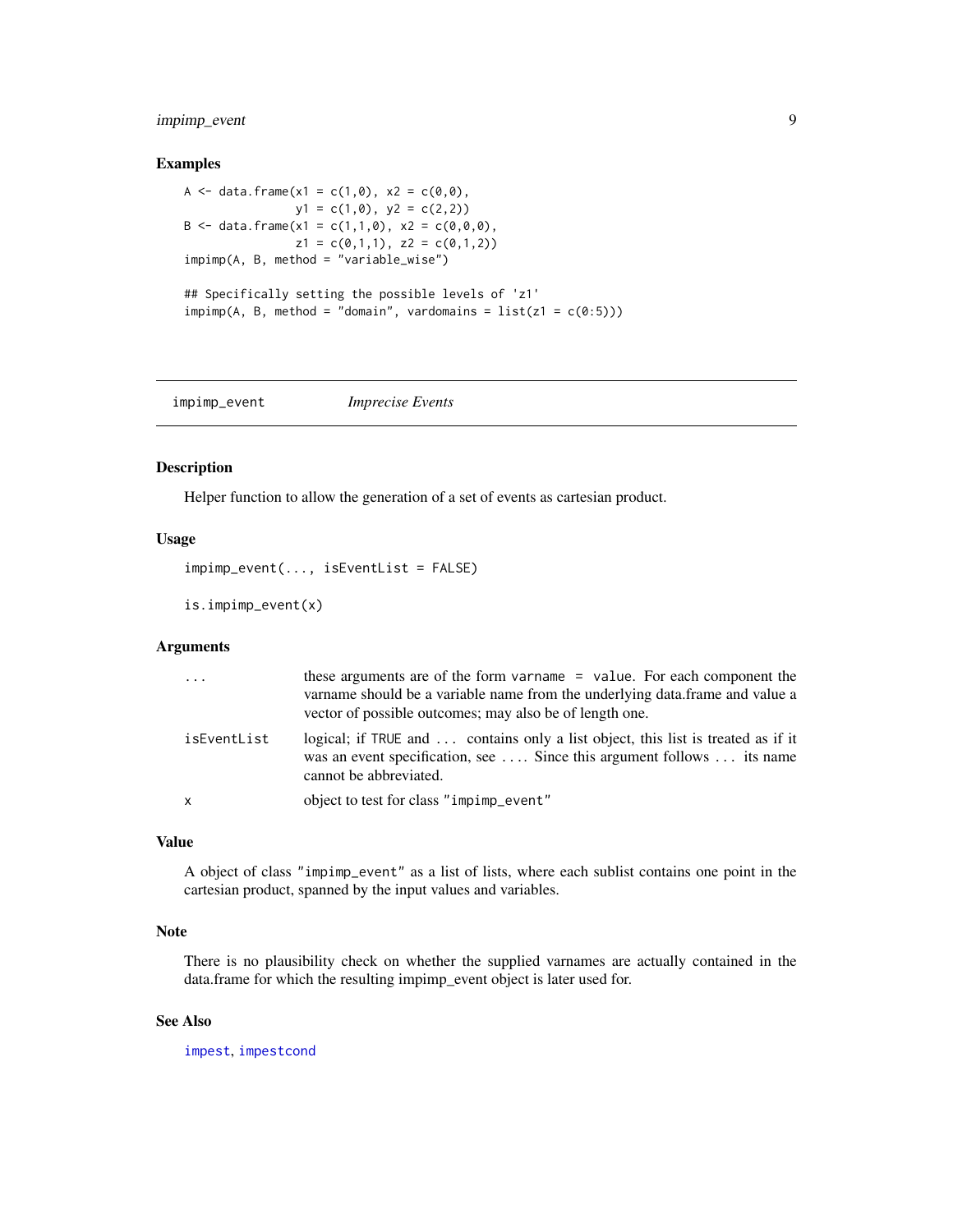### Examples

```
## underlying data set: x1: 1:6, x2: 1:10
## subspace, requiring: x1 == 1 & ((x2 == 1) | (x2 == 2))impimp_events(x1 = 1, x2 = c(1,2))## subsapce containing all points whitin the Cartesian
## product of (x1 =) {1,2,3,6} x {5,8} (= x2)
# via ... argument
impimp_events(x1 = c(1:3,6), x2 = c(5,8))# via EVENTLIST
impimp_events(list(x1 = c(1:3,6), x2 = c(5,8)),isEventList = TRUE)
```
<span id="page-9-1"></span>rbindimpimp *Combine impimp Objects*

#### Description

Combine two object of class "impimp" like rbind would do with data frames.

#### Usage

```
rbindimpimp(x, y)
```
#### Arguments

x, y objects of class "impimp". As such may contain variables in form of tuples, they are not required to have the same number of variables as returned from ncol. However, they are required to have the same underlying variables. If that condition is not satisfied an error is raised.

#### Details

The resulting object is constructed in such a way that minimizes the creation of 'tupled' variables. Only those variables are joined as tuples which are actually necessary to keep the data frame like consise representation of impimp objects.

The attributes "impmethod" and "varlevels" contain the set union of those of x and y on a global and per underlying variable basis, respectively.

# Value

An object of class "impimp", inheriting the attributes, specific to imimp objects, of x and y.

#### See Also

[impimp](#page-6-1)

<span id="page-9-0"></span>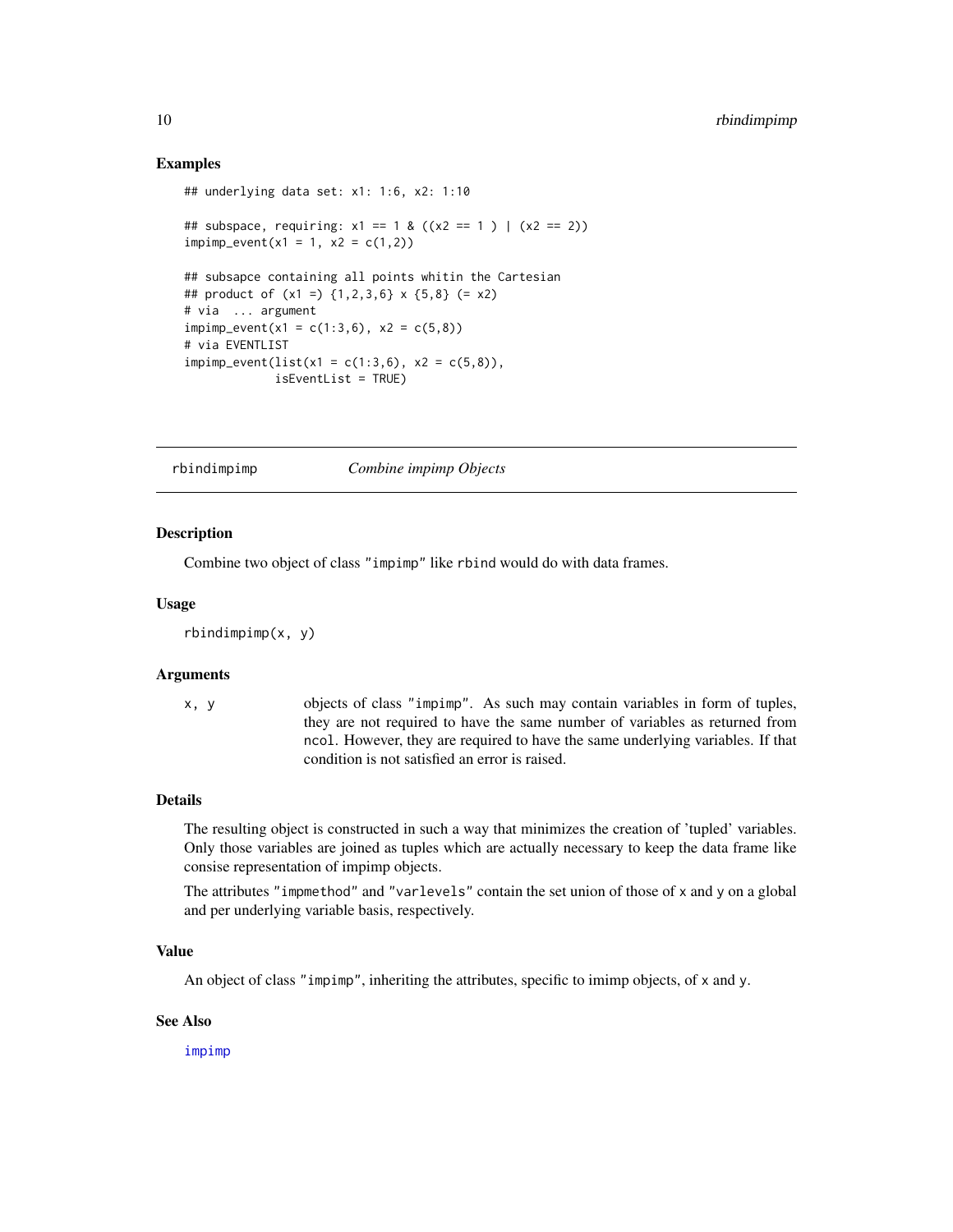# rbindimpimp 11

# Examples

```
A <- data.frame(x1 = c(1,0), x2 = c(0,0),
              y1 = c(1,0), y2 = c(2,2)B <- data.frame(x1 = c(1,1,0), x2 = c(0,0,0),
               z1 = c(0,1,1), z2 = c(0,1,2)impA <- impimp(A, B, method = "case_wise")
impB <- impimp(B, A, method = "case_wise")
rbindimpimp(impA, impB)
```